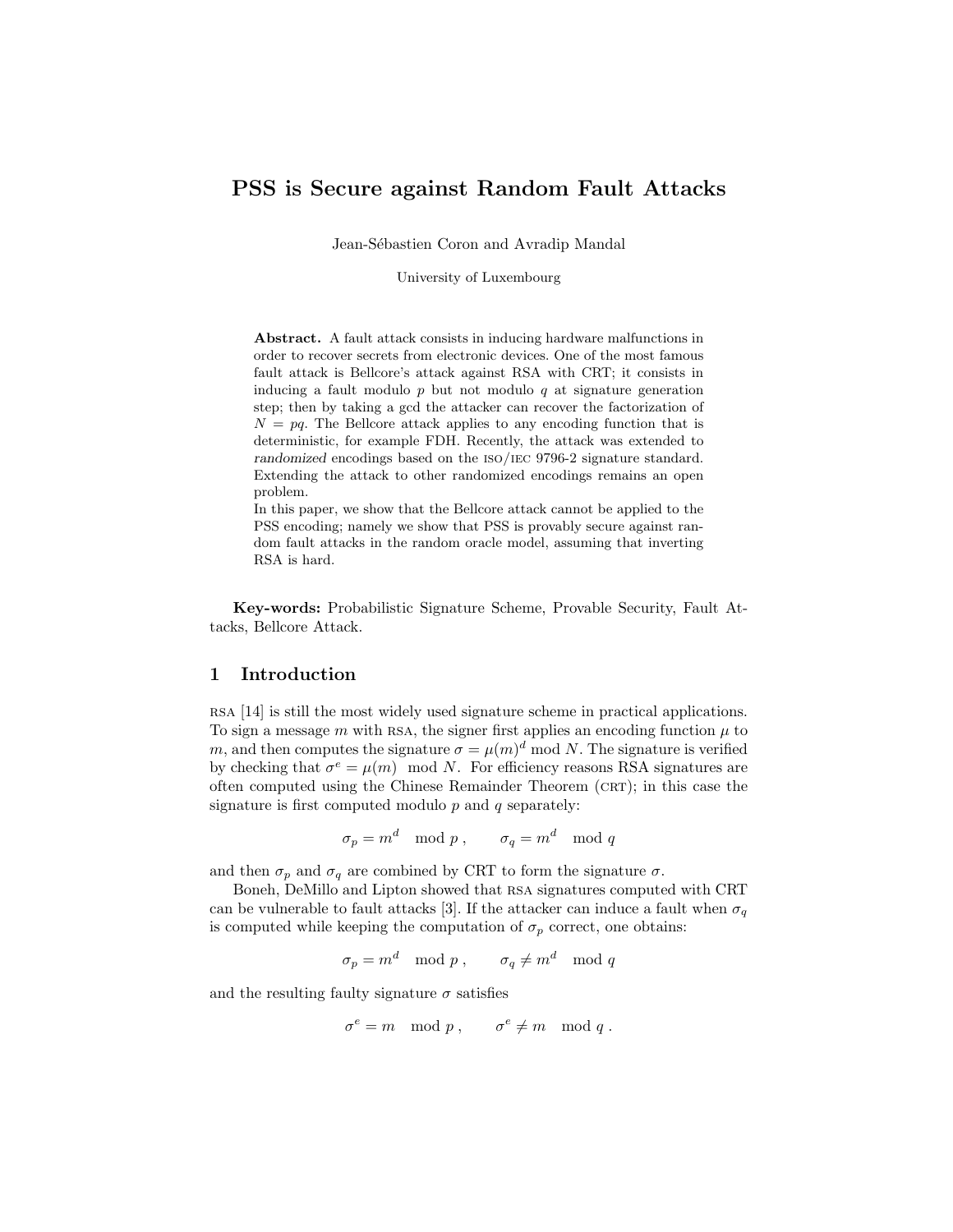Therefore, given one faulty signature  $\sigma$ , the attacker can recover the factorization of N by computing  $gcd(\sigma^e - m \mod N, N) = p$ . This attack actually applies to any deterministic RSA encoding, e.g. Full Domain Hash (FDH) [2] with  $\sigma =$  $H(m)^d \mod N$ .

More generally, the attack applies to any probabilistic scheme where the random used to generate the signature is sent along with the signature, e.g. as in the Probabilistic Full Domain Hash ( $PFDH$ ) encoding [6] where the signature is  $\sigma \|r$  with  $\sigma = H(m \| r)^d \mod N$ . In that case, given the faulty value of  $\sigma$  and knowing r, the attacker can still factor N by computing  $gcd(\sigma^e - H(m \mid r) \mod$  $N, N$ ) = p.

However, if the random  $r$  is not given to the attacker along with the signature  $\sigma$  then the Bellcore attack is thwarted. This is the case for signatures of the form  $\sigma = \mu(m, r)^d \mod N$  where the random r is only recovered when verifying the signature, as in PSS  $[2]$ . To recover r one needs a correct signature; from a faulty signature, the attacker cannot retrieve r nor infer  $\mu(m, r)$  in order to compute  $gcd(\sigma^e - \mu(m, r) \mod N, N) = p$ , unless r is short enough to be guessed by exhaustive search. Note that obtaining another correct signature for  $m$  would not help the attacker since with high probability a different random  $r'$  would be used to generate this signature.

Recently, it was shown how to extend Bellcore's attack to a large class of randomized RSA encoding schemes [7]. The extended attack was illustrated with the ISO/IEC 9796-2 standard [11]. ISO/IEC 9796-2 is originally a deterministic encoding scheme but often used in combination with message randomization, as in the emv standard [8]. The iso/iec 9796-2 encoded message has the form

$$
\mu(m) = \texttt{6A}_{\texttt{16}} \, \| \, m[1] \, \| \, H(m) \, \| \, \texttt{BC}_{\texttt{16}}
$$

where  $m = m[1] || m[2]$  is split into two parts. The authors of [7] showed that if the randomness introduced into  $m[1]$  is not too large (e.g. less than 160 bits for a 2048-bit RSA modulus), then a single faulty signature allows to factor  $N$  as in the original Bellcore attack. The attack is based on Coppersmith's technique for finding small roots of polynomial equations [5], which is based on the LLL algorithm [12].

However, extending the attack to other randomized RSA signatures remains an open problem. In particular, it is natural to ask whether the Bellcore attack could apply to PSS [2], the most popular RSA-based signature scheme. In this paper, we show that the Bellcore attack cannot be extended to PSS; namely we show that PSS is provably secure against random fault attacks in the random oracle model, assuming that inverting RSA is hard.

More precisely, we consider an extended model of security in which the attacker, in addition to the regular signing oracle, has access to a faulty signature oracle; that is, the attacker can request faulty signatures either modulo  $p$  or modulo  $q$ . For a faulty signature modulo  $q$ , the signer first generates the correct value modulo p:

$$
\sigma_p = \mu(m, r)^d \mod p
$$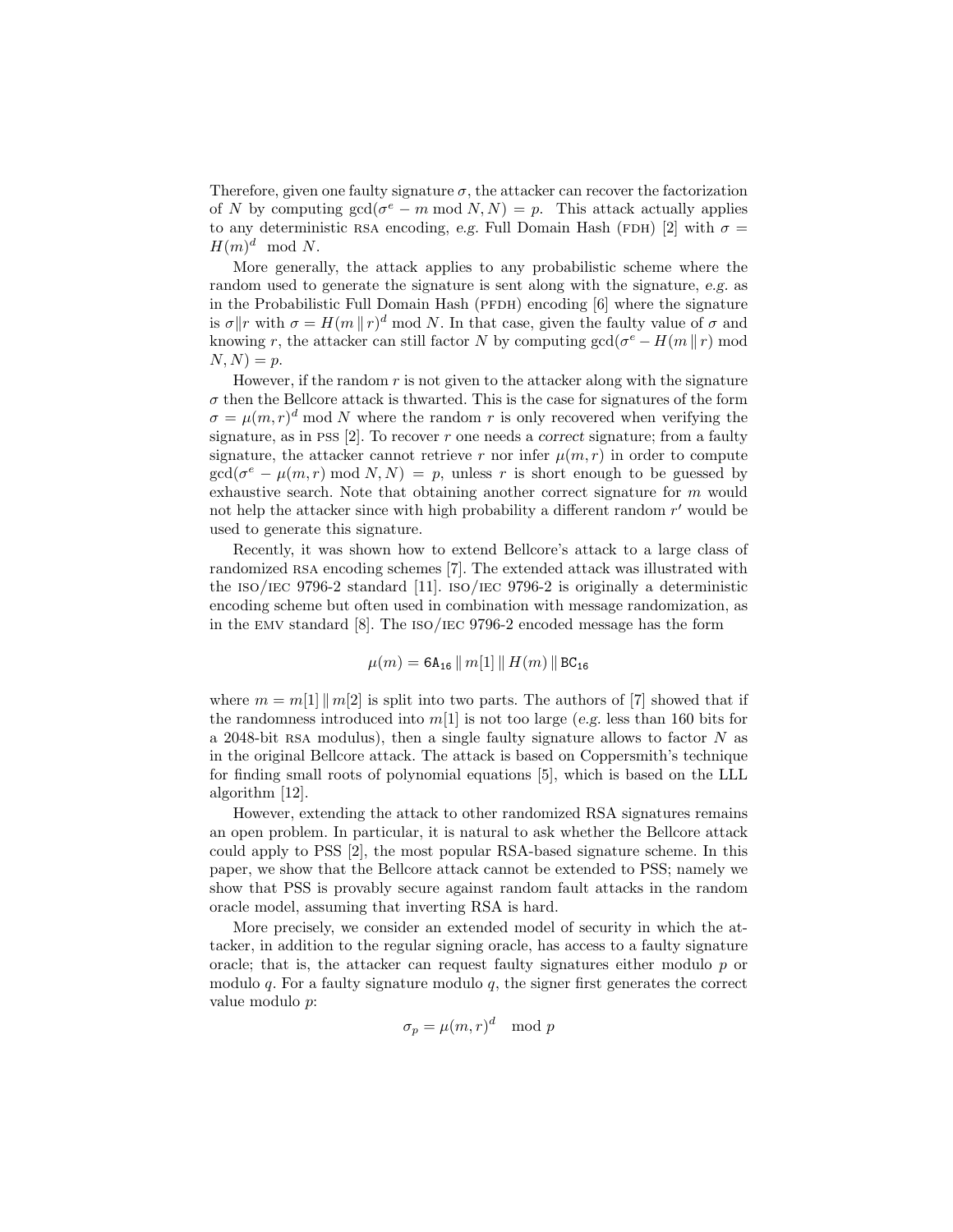but generates a random  $\sigma_q$  modulo q. With CRT the signer then computes  $\sigma'$ such that  $\sigma' = \sigma_p \mod p$  and  $\sigma' = \sigma_q \mod q$ , and returns the faulty signature  $\sigma'$  to the adversary. Our result is that PSS is still secure under this extended notion of security, in the random oracle model, assuming that inverting RSA is hard.

# 2 Security Model

We recall the definition of a signature scheme.

Definition 1 (signature scheme). *A signature scheme* (Gen, Sign, Verify) *is defined as follows:*

*- The* key generation algorithm Gen *is a probabilistic algorithm which given* 1 k *, outputs a pair of matching public and private keys,* (pk, sk)*.*

*- The* signing algorithm Sign *takes the message* M *to be signed, the public key* pk and the private key sk, and returns a signature  $x = \text{Sign}_{sk}(M)$ . The *signing algorithm may be probabilistic.*

*- The* verification algorithm Verify *takes a message* M*, a candidate sig*nature x' and pk. It returns a bit  $Verify_{pk}(M, x')$ , equal to one if the signa*ture is accepted, and zero otherwise. We require that if*  $x \leftarrow$  Sign<sub>sk</sub> $(M)$ *, then* Verify<sub>nk</sub> $(M, x) = 1$ .

In the existential unforgeability under an adaptive chosen message attack scenario, the forger can dynamically obtain signatures of messages of his choice and attempts to output a valid forgery. A valid forgery is a message/signature pair  $(M, x)$  such that  $Verify_{nk}(M, x) = 1$  whereas the signature of M was never requested by the forger.

In the following, we consider an extended model of security in which the attacker, in addition to the regular signing oracle, has access to a faulty signature oracle; that is, the attacker can request faulty signatures either modulo  $p$  or modulo  $q$ . For a faulty signature modulo  $q$ , the signer first generates the correct value modulo p:

$$
\sigma_p = \mu(m, r)^d \mod p
$$

and generates a random  $\sigma_q$  modulo q. With CRT the signer then computes  $\sigma'$ such that  $\sigma' = \sigma_p \mod p$  and  $\sigma' = \sigma_q \mod q$ , and returns the faulty signature  $\sigma'$  to the adversary. This is actually equivalent to first computing a correct signature  $\sigma$ :

$$
\sigma = \mu(m, r)^d \mod N
$$

and then generating a random  $u$  modulo  $q$  and computing the faulty signature:

$$
\sigma' = \sigma + u \cdot p \mod N
$$

Formally, we consider the following scenario between a challenger and an attacker. Our scenario applies to any RSA based signature scheme in which a signature  $\sigma$  is computed as  $\sigma = \mu(m, r)^d \mod N$  for some (randomized) encoding function  $\mu(m,r)$ .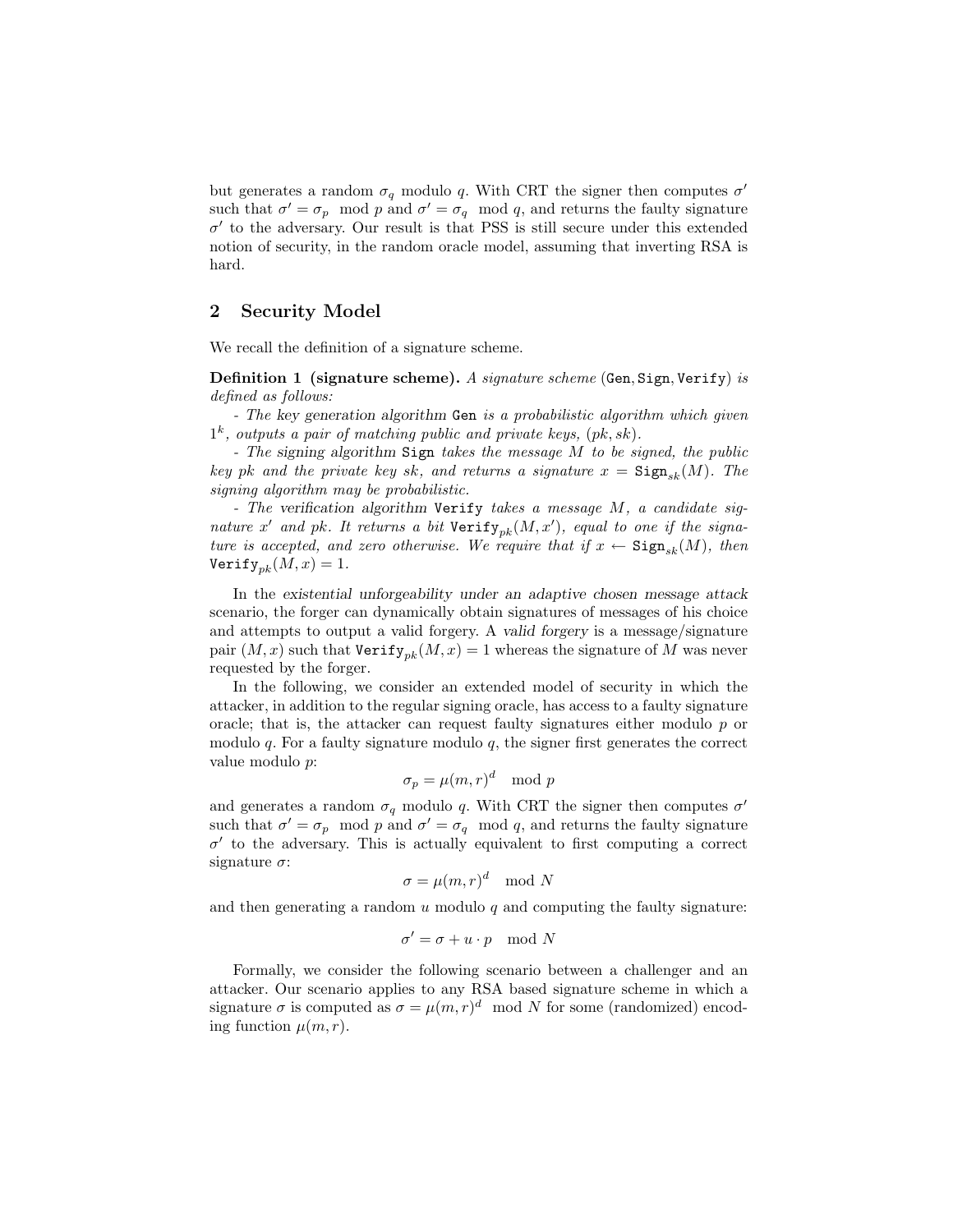Setup: the challenger generates an RSA modulus  $N = p \cdot q$ , a public exponent e such that  $gcd(e, \phi(N)) = 1$  and a private exponent d such that  $e \cdot d = 1$ mod  $\phi(N)$ . The challenger sends  $(N, e)$  to the adversary.

Queries: the adversary can make regular signature queries to the challenger. In this case, given a message  $m$ , the challenger generates a random  $r$  and output the (correct) signature:

$$
\sigma=\mu(m,r)^d\mod N
$$

Additionally, the attacker can make faulty signature queries. For every such query, the attacker specifies whether the fault should be modulo  $p$  or modulo  $q$ . For a faulty signature modulo  $q$ , the challenger first generates a random  $r$  and computes the correct signature:

$$
\sigma = \mu(m, r)^d \mod N
$$

Then the challenger generates a random  $u$  modulo  $q$ , and computes:

$$
\sigma' = \sigma + u \cdot p \mod N
$$

and sends  $\sigma'$  to the attacker. The challenger proceeds similarly if a faulty signature modulo  $p$  is requested.

Forgery: eventually the attacker must output a forgery, that is a message signature pair  $(m, x)$  such that  $Verify_{pk}(m, x) = 1$  whereas the signature of m was never requested by the forger, neither as a regular signature query nor in a faulty signature query.

This completes the description of the attack scenario. As usual, we say that a signature scheme is  $(t, \varepsilon)$ -secure if no adversary running in time t can output a forgery with probability better than  $\varepsilon$ .

The PSS scheme was proven secure in the random oracle model [1], and our security proof with faulty signatures is also in the random oracle model. It is well known that a security proof in the random oracle model does not necessarily imply that a scheme is secure in the real world (see [4]). Although it is always better to have a security proof in the standard model, we think that it is still better to have a proof in the random oracle model than no proof at all.

#### 2.1 Why Random Faults ?

In our security model we have assumed that when a faulty signature  $\sigma'$  is obtained, it has the uniform distribution modulo  $p$  (or modulo  $q$ ). This could be seen as a very strong assumption; namely in practice the faults might have a completely non-random distribution. Consider for example a fault attack inducing the values of the registers to be set to zero. This gives  $\sigma_p = 0$  and recovering p is then straightforward: simply compute  $gcd(\sigma', N) = p$ . To prevent from this attack we could assume that when a fault occurs the value  $\sigma_p$  still has enough min-entropy.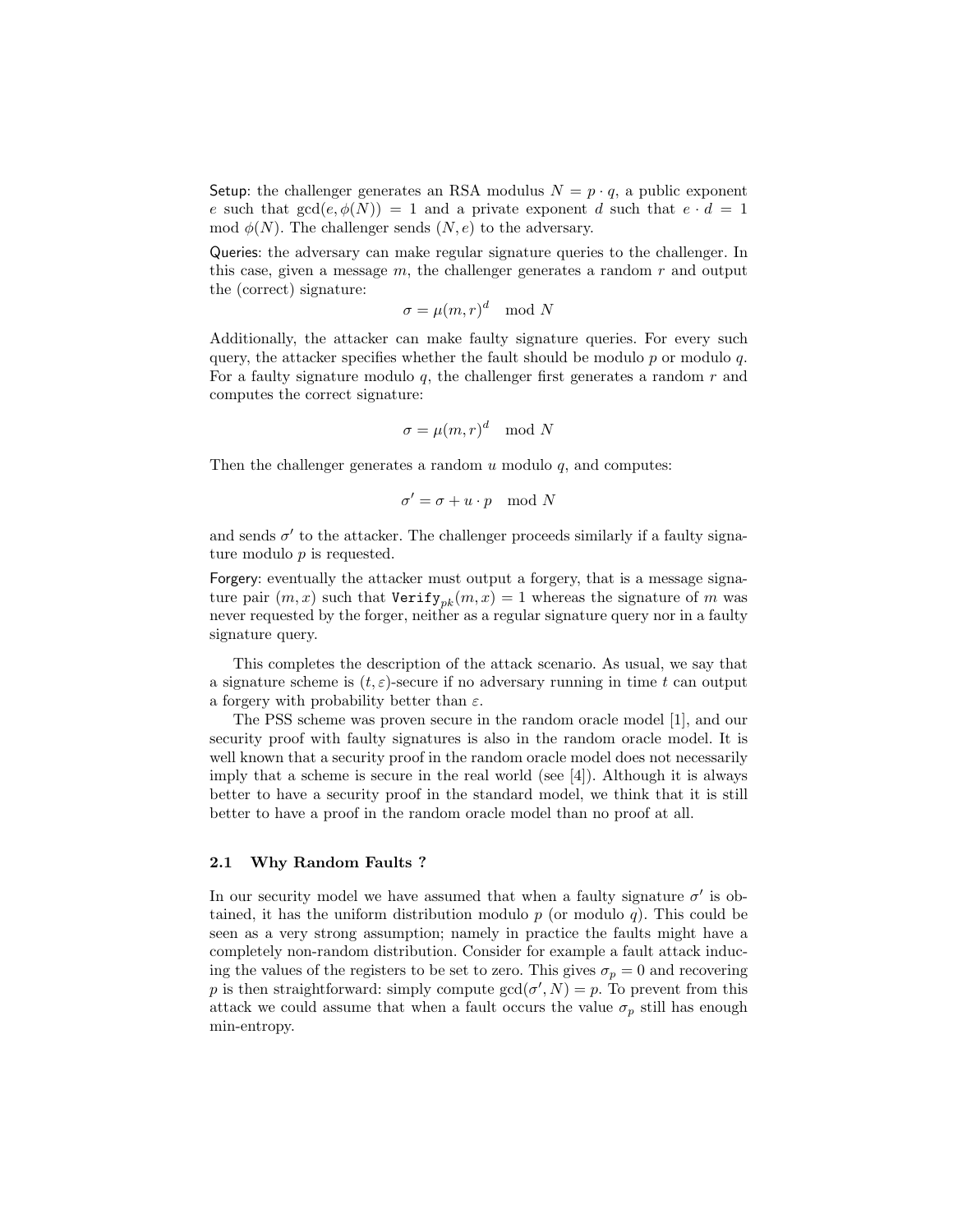In the following we argue that 1) the random fault assumption is almost unavoidable if we want to obtain a security proof and 2) such assumption might actually be reasonable in practice.

Assume that a fault gives a random  $\sigma_p \mod p$  but with the k most significant bits set to 0, for some small integer  $k$ . That is, the attacker can obtain a list of faulty signatures  $\sigma'_i$  such that the corresponding  $\sigma'_{i,p} = \sigma'_i \mod p$  satisfy:

$$
0 \le \sigma'_{i,p} < \frac{p}{2^k} \tag{1}
$$

for all  $1 \leq i \leq n$ , where *n* is the number of faulty signatures. We show how to recover  $p$ , using an attack similar to [13]. With LLL [12], the attacker computes a short vector  $(u_1, \ldots, u_n)$  such that:

$$
\sum_{i=1}^{n} u_i \cdot \sigma'_i = 0 \mod N
$$

This implies:

$$
\sum_{i=1}^{n} u_i \cdot \sigma'_{i,p} = 0 \mod p
$$

Since from (1) the  $\sigma'_{i,p}$  are small modulo p, if the  $u_i$ 's are small enough, then the equality will hold not only modulo  $p$  but also over  $\mathbb{Z}$ :

$$
\sum_{i=1}^n u_i \cdot \sigma_{i,p}' = 0
$$

This gives a vector  $(u_1, \ldots, u_n)$  that is orthogonal in  $\mathbb Z$  to the unknown vector  $(\sigma'_{1,p},\ldots,\sigma'_{n,p})$ . It is shown in [13] that by generating sufficiently many such vectors, one can recover the unknown vector  $(\sigma'_{1,p}, \ldots, \sigma'_{n,p})$  and eventually p.

Note that this attack applies to any RSA-based signature scheme with CRT, not only to PSS. This attack shows it is not enough for  $\sigma_p$  to have min-entropy, as only a few bits of entropy loss compared to the uniform distribution enable to recover  $p$ . Therefore, if we want to obtain a security proof, it seems necessary to assume that  $\sigma_p$  is uniformly distributed modulo p.

Actually the random fault assumption might be reasonable in practice. Namely to prevent probing attacks, the data being transmitted in the memory bus inside the micro-processor is usually encrypted. Therefore, the content of a register after a fault attack could still be some encrypted value, so it can be reasonable to model this register value as uniformly random.

## 3 PSS is Secure against Random Fault Attacks

## 3.1 The PSS Scheme

We recall the definition of the PSS scheme [2]. The scheme uses three hash functions  $h: \{0,1\}^* \to \{0,1\}^{k_1}, g_1: \{0,1\}^{k_1} \to \{0,1\}^{k_0}$  and  $g_2: \{0,1\}^{k_1} \to$  $\{0,1\}^{k-k_0-k_1-1}$ , where k,  $k_0$  and  $k_1$  are parameters.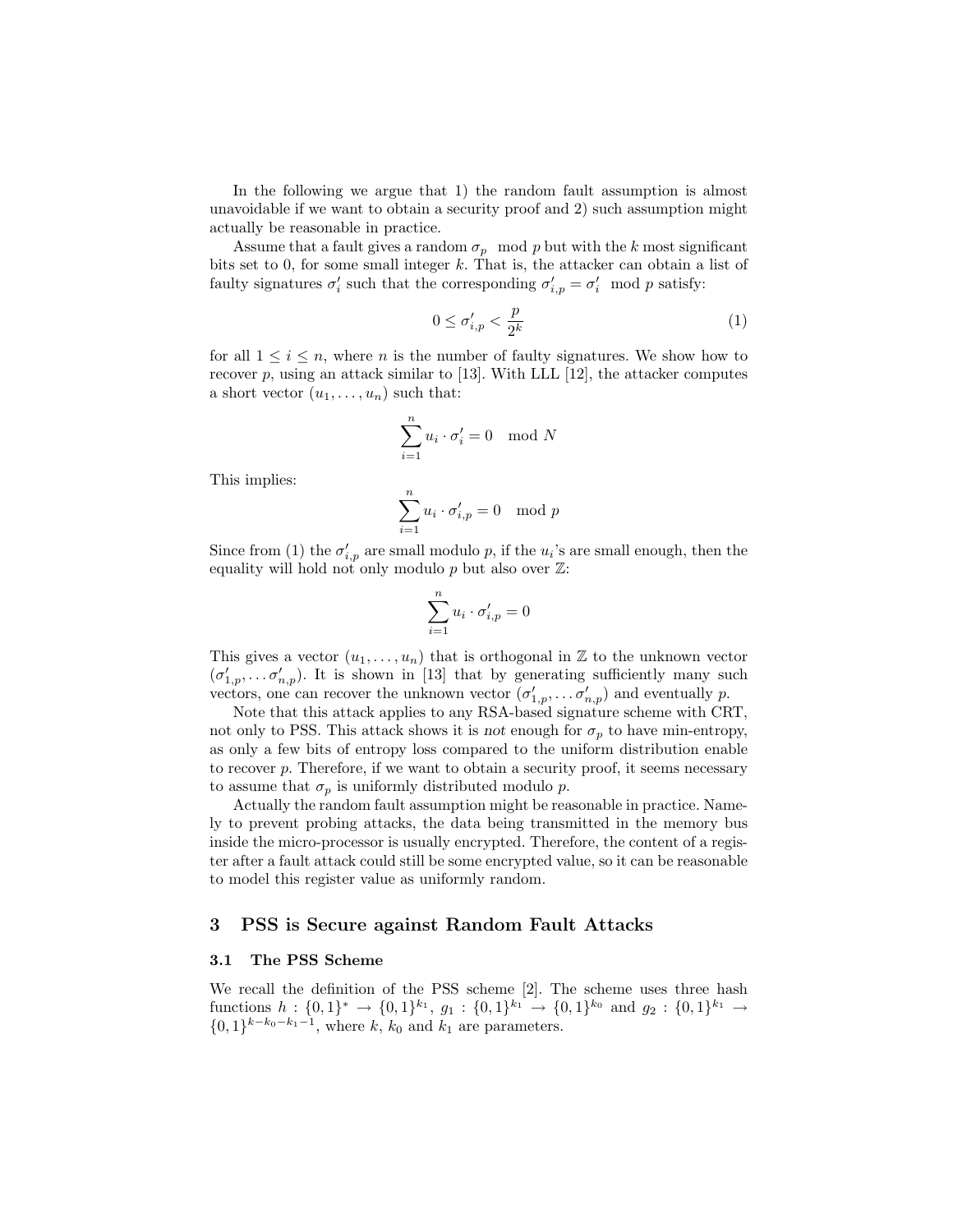

**Fig. 1.** PSS: the components of the image  $y = 0 \|\omega\| r^* \| g_2(\omega)$  are darkened. The signature of m is  $y^d \mod N$ 

**Key Generation:** generate a k-bit RSA modulus  $N = pq$ , and a random exponent  $e \in \mathbb{Z}_{d}^*$  $^*_{\phi(N)}$ . Generate d such that  $e \cdot d = 1 \mod \phi(N)$ . The public-key is  $(N, e)$ ; the private key is  $(N, d)$ .

**Signature generation:** given a message  $m$ , do the following:

- 1.  $r \leftarrow \{0, 1\}^{k_0}$ 2.  $\omega \leftarrow h(m||r)$ 3.  $r^* \leftarrow g_1(\omega) \oplus r$ 4.  $y \leftarrow 0 \|\omega\| r^* \| g_2(\omega)$
- 5. Return  $\sigma = y^d \mod N$

**Signature Verification**: given a message m and a signature  $\sigma$ , do the following:

- 1. Let  $y = \sigma^e \mod N$
- 2. Parse y as  $0||\omega||r^*||\gamma$ . If the parsing fails return 0.
- 3.  $r \leftarrow r^* \oplus g_1(\omega)$
- 4. If  $h(m||r) = \omega$  and  $g_2(\omega) = \gamma$  return 1.
- 5. else return 0.

# 3.2 Security Proof

We first give an intuition of the proof. We denote by  $\mu(m, r)$  the PSS encoding scheme, that is  $\mu(m,r) = 0 \|\omega\| r^*\| g_2(\omega)$  where  $\omega = h(m\|r)$  and  $r^* = g_1(\omega) \oplus r$ .

We receive as input a challenge  $(N, e, \eta)$  and we must output  $\eta^d$  mod N. In the original PSS security proof [2], when receiving a signature query, the simulator generates a random  $\alpha$  modulo N such that  $\alpha^e$  mod N can be written as  $0||\omega||s||t$ . The simulator generates a random r of  $k_0$  bits. Then it lets  $h(m, r) =$  $\omega, g_1(\omega) = s \oplus r$  and  $g_2(\omega) = t$ . Therefore we have that  $\mu(m,r) = (\alpha^e \mod N)$ . The simulator can then return  $\alpha$  as a signature for m. When receiving a hash query for  $h(m, r)$ , the simulator generates a random  $\alpha$  modulo N such that  $\eta \cdot \alpha^e$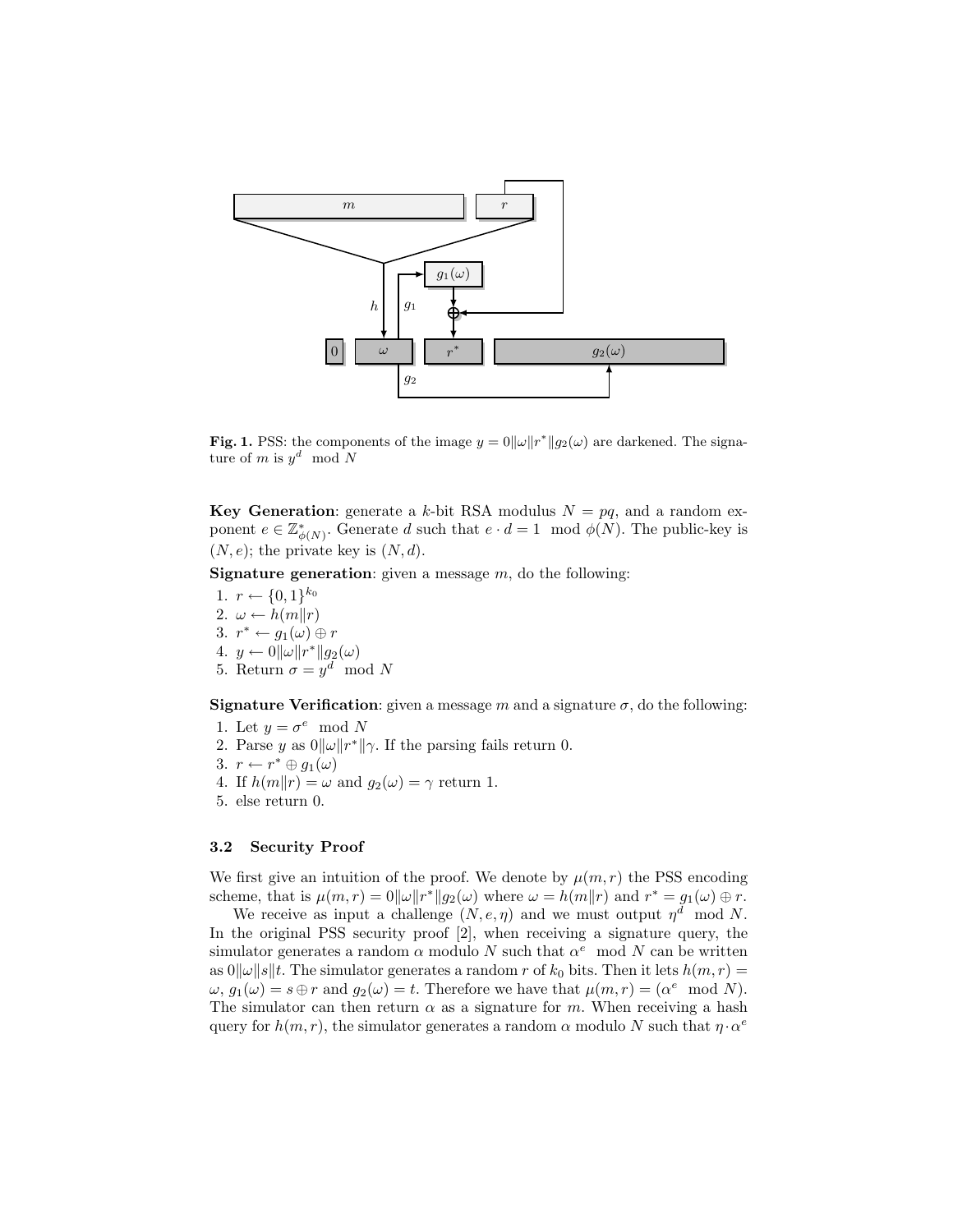can be written as  $0||\omega||s||t$ ; it then proceeds as previously. In this case we have  $\mu(m,r) = (\eta \cdot \alpha^e \mod N)$ . Therefore a forgery for  $\mu(m,r)$  enables to compute  $\eta^d \mod N$ .

One can see that if there is no collision on the randoms  $r$  used for signature generation, and no collision on the values  $\omega$ , then the simulation is perfect. Then given a forgery  $\sigma'$  for some message m', with high probability we have that  $\mu(m',r') = (\eta \cdot \alpha^e \mod N)$  for some known  $\alpha$ . Therefore from  $\sigma' = \mu(m',r')^d$ mod N one can compute  $\eta^d$  mod N as required and solve the RSA challenge.

In our extended model of security, we must additionally simulate a faulty signature oracle. To do this, one could first generate as previously a random  $\alpha$  modulo N such that  $\alpha^e$  mod N can be written as  $0||\omega||s||t$ . The simulator generates a random r of  $k_0$  bits. Then it lets  $h(M, r) = \omega$ ,  $g_1(\omega) = s \oplus r$  and  $g_2(\omega) = t$ , so that again  $\mu(m, r) = (\alpha^e \mod N)$ . Then instead of returning the correct signature  $\alpha$ , the simulator could generate a random u modulo q, and output the faulty signature:

$$
\alpha' = \alpha + u \cdot p \mod N \tag{2}
$$

Obviously our simulator cannot do this, because it does not know the prime factors p and q. Instead we show that the distribution of  $\alpha'$  is statistically close to uniform in  $\mathbb{Z}_N$ ; therefore, the simulator can simply return a random  $\alpha' \in \mathbb{Z}_N$ .

Since RSA is a permutation, instead of considering the distribution of  $\alpha'$ , one can consider the distribution of  $y' = \alpha'^e \mod N$ . From (2) we have:

$$
y' = y + v \cdot p \mod N
$$

where  $v$  is uniformly distributed modulo  $q$  and  $y$  is uniformly distributed in [0,  $2^{k-1}$ ]. The following lemma shows that the distribution of y' is statistically close to uniform in  $\mathbb{Z}_N$ .

**Lemma 1.** Let  $N = pq$  be a k-bit modulus where p and q are  $k/2$ -bit, and let y *be a random integer such that*  $0 \leq y < 2^{k-1}$ . Let v *be a random integer modulo* q. *Then the distribution of*  $y' = y + v \cdot p \mod N$  *is e-statistically close to uniform modulo N*, *with*  $\epsilon = \frac{4}{2^{k/2}}$ 

*Proof.* We consider a fixed  $a \in \mathbb{Z}_N$  and we provide an estimate of  $Pr[y' = a]$ . For this we consider the solutions of the equation:

$$
a \equiv y + v \cdot p \mod N \tag{3}
$$

We have that for every  $v \in [0, q)$ , there exists a unique  $y \in [0, N]$  which satisfies the above relation. However we are only interested in the  $y$ 's in the range [0,  $2^{k-1}$ ]. We have that for each  $i \in [1, q]$ , the pair:

$$
(v = q - i, y = a + ip \mod N)
$$

is a solution of (3) iff

$$
a + ip \mod N < 2^{k-1} \tag{4}
$$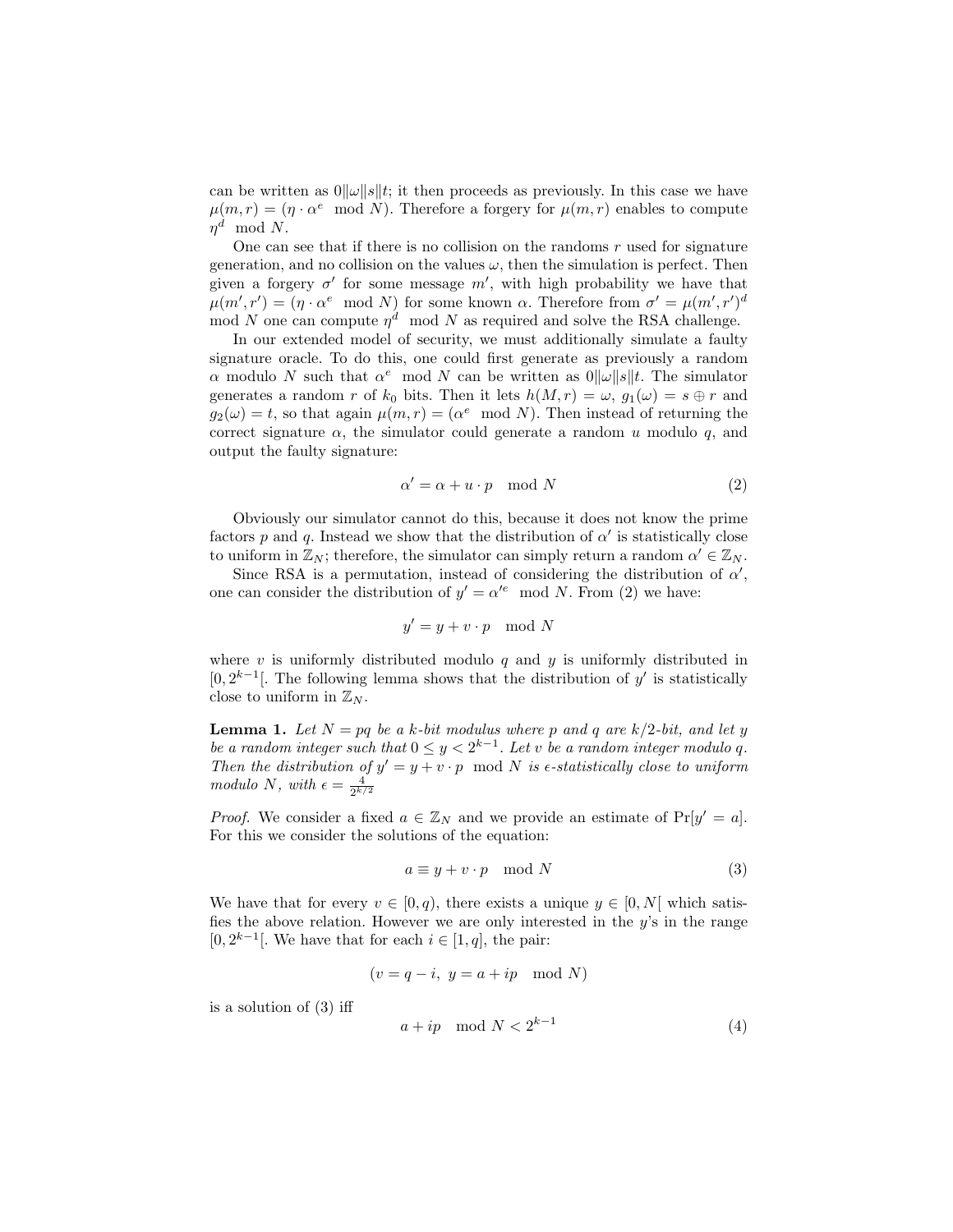Depending on the choice of a, there are actually either  $\lfloor \frac{2^{k-1}}{n} \rfloor$  $\frac{p^{k-1}}{p}$  or  $\lfloor \frac{2^{k-1}}{p} \rfloor$  $\left[\frac{1}{p}\right]+1$ many *i* values which satisfy relation (4). Hence there are  $\frac{2^{k-1}}{n}$  $\frac{p^{k-1}}{p}$  or  $\lfloor \frac{2^{k-1}}{p} \rfloor$  $\frac{1}{p}$  + 1 many solutions to congruence (3) such that  $y < 2^{k-1}$ . Since y and v are random integers in the range  $[0, 2^{k-1})$  and  $[0, q)$  respectively, this gives:

$$
\left\lfloor \frac{2^{k-1}}{p}\right\rfloor \cdot \frac{1}{2^{k-1}} \cdot \frac{1}{q} \le \Pr[y' = a] \le \left( \left\lfloor \frac{2^{k-1}}{p} \right\rfloor + 1 \right) \cdot \frac{1}{2^{k-1}} \cdot \frac{1}{q}
$$

We write  $\frac{2^{k-1}}{n}$  $\frac{p-1}{p}$  = c, which gives  $p \cdot c < 2^{k-1} < p \cdot c + p$ . We obtain:

$$
\Pr[y' = a] \ge \frac{c}{2^{k-1}q} = \frac{1}{N} \cdot \frac{pc}{2^{k-1}} = \frac{1}{N} \cdot \left(1 - \frac{2^{k-1} - pc}{2^{k-1}}\right) \\
> \frac{1}{N} \cdot \left(1 - \frac{p}{2^{k-1}}\right) \qquad (\text{as } 2^{k-1} < pc + p) \\
> \frac{1}{N} \cdot \left(1 - \frac{2p}{N}\right) \qquad (\text{as } 2^{k-1} > \frac{N}{2}) \\
= \left(1 - \frac{2}{q}\right) \cdot \frac{1}{N}
$$

Similarly, we have:

$$
\Pr[y'=a] \le \left(1 + \frac{2}{q}\right) \cdot \frac{1}{N}
$$

This gives:

$$
\left(1-\frac{2}{q}\right)\cdot\frac{1}{N}\leq \Pr[y'=a]\leq \left(1+\frac{2}{q}\right)\cdot\frac{1}{N}
$$

for all  $a \in [0, N)$ . This implies that the distribution of y' is  $\frac{4}{2^{k/2}}$ -statistically close to uniform modulo N as  $q > 2^{k/2-1}$ . ⊓⊔

Lemma 1 shows that it is sufficient for our simulator to return a random  $\alpha'$ modulo  $N$  as the faulty signature. In other words, instead of first generating a random  $y \in [0, 2^{k-1})$ , then a random v modulo q, then  $y' = y + v \cdot p$  and finally  $\alpha' = y'^d \mod N$ , the simulator can simply output a random  $\alpha'$  modulo N, and such output will be statistically indistinguishable from a faulty signature.

However to this faulty signature  $\alpha'$  corresponds a correct signature  $\alpha$  such that:

$$
\alpha = \alpha' - u \cdot p \mod N
$$

where u is randomly distributed modulo q. Equivalently letting  $y' = \alpha'^e \mod N$ there exists a corresponding value  $y$  with:

$$
y = y' - v \cdot p \mod N \tag{5}
$$

where  $v$  is randomly distributed modulo  $q$  such that  $y$  can be written as:

$$
y = 0||\omega||s||t = \mu(m, r)
$$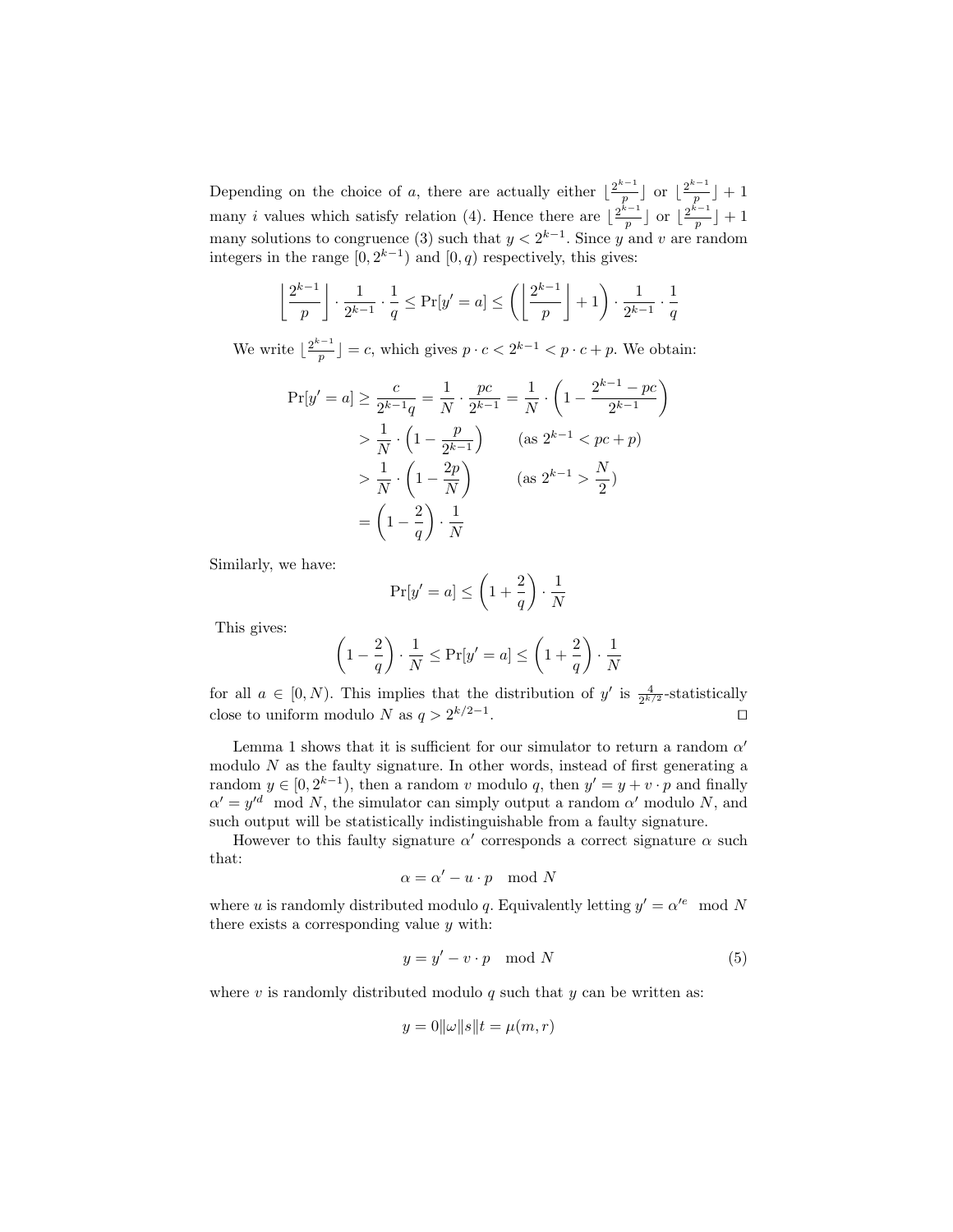This implicitly defines  $h(m, r) = \omega$ ,  $g_1(\omega) = s \oplus r$  and  $g_2(\omega) = t$  for the simulation of random oracles  $h, g_1$  and  $g_2$ .

Since our simulator does not know  $p$ , it cannot compute  $y$  in equation (5) and therefore our simulator does not known the corresponding values of  $\omega$ , s and t; therefore our simulator cannot answer the corresponding h queries,  $g_1$ queries and  $g_2$  queries if such queries are made by the attacker. Intuitively for h-queries it is sufficient that the set of  $r$  values is exponentially large; for this the parameter  $k_0$  must be large enough. For  $g_1$  and  $g_2$  queries we must show that the adversary has a negligible probability of querying  $\omega$ . This is shown in the following lemma: we show that given a faulty signature  $\alpha'$  (or equivalently  $y' = \alpha'^e \mod N$  the distribution of  $\omega$  has enough variability, if the parameter  $k_1$  is sufficiently large. This implies that  $\omega$  does not need to be computed, and therefore the factorization of  $N$  is not needed for our simulation.

**Lemma 2.** Let  $N = pq$  be a k-bit modulus where p and q are  $k/2$ -bit, and let y *be a random integer such that*  $0 \leq y < 2^{k-1}$ . Let v *be a random integer modulo* q, and let  $y' = y + v \cdot p \mod N$ . Write  $y = 0||\omega||x$  where  $\omega$  is  $k_1$ -bit and x is  $\vec{k} - k_1 - 1$  *bits. Given*  $\vec{y}'$ , for any  $\omega'$  of  $k_1$ -bit we have:

$$
\Pr[\omega = \omega'|y'] \leq \frac{8}{2^{\min(k_1,k/2)}}
$$

*Proof.* We have that:

$$
\Pr[\omega = \omega'|y'] = \frac{\#(y, v) \text{ pairs, s.t. } y' = y + v \cdot p \mod N \text{ and } y = 0 \|\omega'\|x}{\#(y, v) \text{ pairs, s.t. } y' = y + v \cdot p \mod N \text{ and } 0 \le y < 2^{k-1}}
$$

For a fixed v, the value y mod N gets fixed by the relation  $y' = y + v \cdot p \mod N$ . Moreover at least  $\lfloor \frac{q}{2} \rfloor$  of the possible v values give y mod N in the desired range between 0 and  $2^{k-1}$ . Hence the denominator of the above fraction can be lower bounded by  $\lfloor \frac{q}{2} \rfloor$ .

We have that for a fixed  $y'$ , the value of y is fixed modulo p; hence for a fixed  $ω'$  with  $y = 0$ ||ω'||x, the value of x is also fixed modulo p. As x is  $k - k<sub>1</sub> - 1$ bit, over  $\mathbb Z$  there can be at most  $\lceil \frac{2^{k-k_1-1}}{n} \rceil$  $\frac{m_1+1}{p}$  many possible x values. Hence the numerator of the above fraction can be upper bounded by  $\lceil \frac{2^{k-k_1-1}}{n} \rceil$  $\frac{1}{p}$ .

Hence we have,

$$
\Pr[\omega = \omega'|y'] \le \frac{\lceil \frac{2^{k-k_1-1}}{p} \rceil}{\lfloor \frac{q}{2} \rfloor} < \frac{\frac{2^{k-k_1-1}}{2^{k/2-1}} + 1}{2^{k/2-2}} = \frac{2^{k-k_1-1} + 2^{k/2-1}}{2^{k-3}} < \frac{8}{2^{\min(k_1, k/2)}} \tag{1}
$$

Formally, we obtain the following theorem:

Theorem 1. Assume that no algorithm can invert RSA in time t' with proba*bility better than*  $\varepsilon'$ . Then the signature scheme  $\text{PSS}[k_0, k_1]$  is  $(t, q_h, q_g, q_s, q_{fs}, \varepsilon)$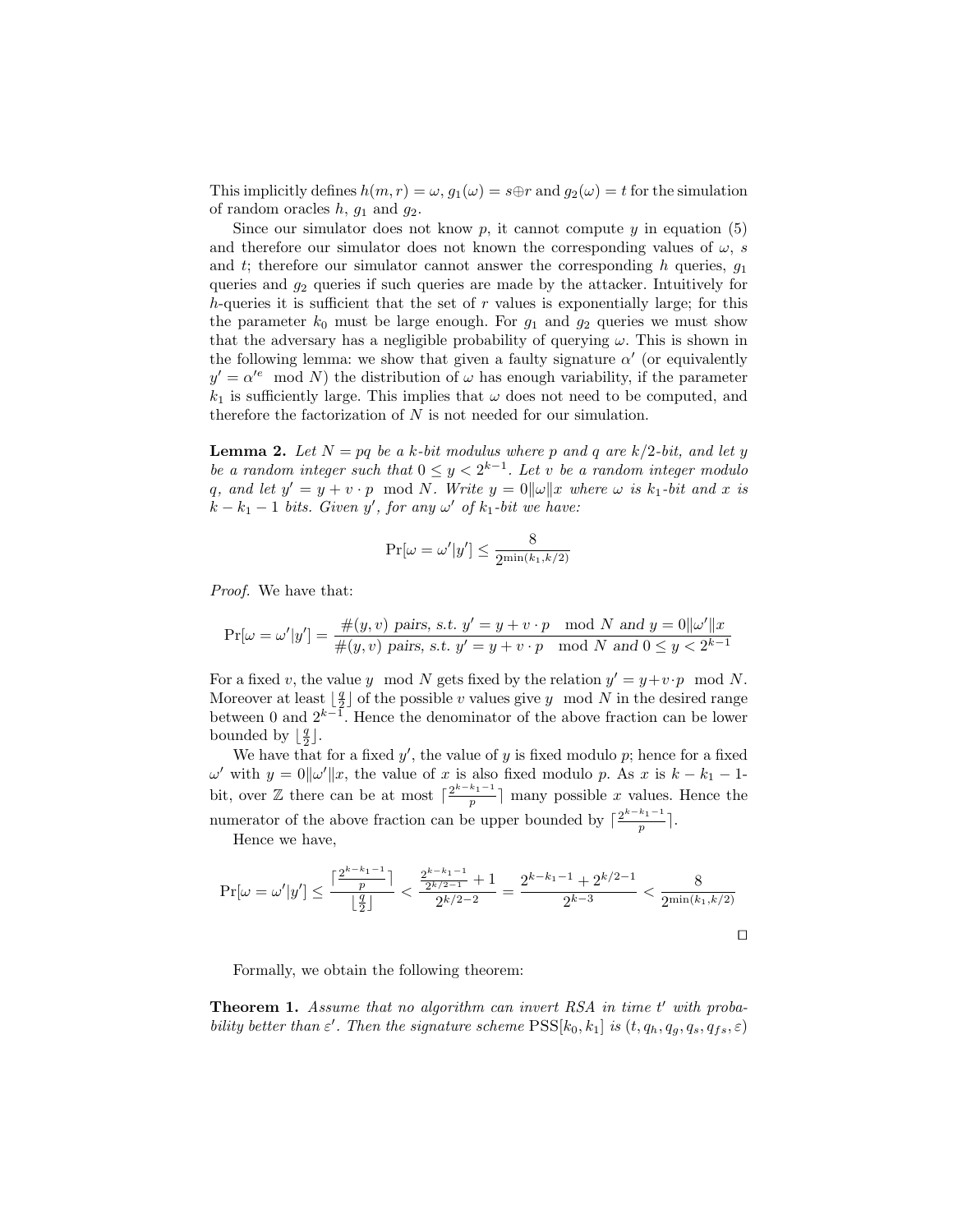*secure, where*

$$
t(k) = t'(k) - [q_s(k) + q_g(k) + q_h(k) + 1] \cdot k_0 \cdot \Theta(k^3)
$$
  
\n
$$
\varepsilon(k) = \varepsilon'(k) + (q_s + q_{fs} + 1) \cdot (q_s + q_{fs} + q_h) \cdot 2^{-k_0} + 8 \cdot q_g \cdot q_{fs} \cdot 2^{-\min(k_1, k/2)}
$$
  
\n
$$
+ (q_h + q_s + q_{fs}) \cdot (q_h + q_g + q_s + q_{fs} + 1) \cdot 2^{-k_1}
$$
  
\n
$$
+ q_h \cdot q_{fs} \cdot 2^{-k_0} + 4 \cdot q_{fs} \cdot 2^{-k/2}
$$

### *Here the attacker can make at most*  $q_h, q_g, q_s, q_{fs}$  *number of h queries, g queries, signature queries and fault signature queries respectively.*

*Proof.* We use a simulator which behaves in exactly same way as in original PSS security proof [2], in addition it answers fault queries with a uniformly random integer modulo N. Now if the attacker is successful against our simulator then we break the RSA challenge  $(N, e, \eta)$  as in the original paper.

We must show that any attacker which is successful against the original attack scenario will be successful against our simulator. For that, we use a sequence of games. We start with  $Game_0$ , which is exactly the attack scenario, which requires to know the factorization of  $N$ . Then we progressively modify the game, so that eventually knowledge of the factorization of  $N$  is not needed anymore. We denote by  $S_i$  the event that the attacker succeeds in  $\texttt{Game}_i$ .

 $Game_0$ : this is the attack scenario. We answer signature queries as specified in the signature generation algorithm, using the private exponent  $d$ . We simulate the faulty signature queries by first generating a correct signature  $\sigma$  and then computing  $\sigma' = \sigma + u \cdot p \mod N$  for a random u modulo q. In the following for simplicity we only consider faulty signatures modulo  $q$ ; faulty signatures modulo p are simulated in exactly the same way.

Game<sub>1</sub>: we abort if there is a collision for  $\omega$  at Step 2 of the signature generation algorithm, or if the random  $r$  used during signature generation has already appeared before. We call this event  $A_1$ . More precisely event  $A_1$  happens if one of the following is true:

- $-$  The random r used in a signature oracle or faulty signature oracle query collides with either 1) the  $r$  used in a previous signature oracle or faulty signature oracle query or 2) the r used in a previous h oracle query.
- $-$  The h function output in a signature oracle or faulty signature oracle query collides with either 1) the  $h$  function outputs in previous signature oracle or faulty signature oracle queries or 2) with a previous  $h$  oracle query output or 3) a previous g oracle query input.
- The h oracle query output collides with either 1) a h function output in previous signature oracle or faulty signature oracle query or  $2$ ) a previous h oracle query output or 3) a previous g oracle query input.

We obtain:

$$
\Pr[A_1] \le (q_s + q_{fs}) \cdot (q_s + q_{fs} + q_h) \cdot 2^{-k_0} + (q_h + q_s + q_{fs}) \cdot (q_h + q_g + q_s + q_{fs}) \cdot 2^{-k_1}
$$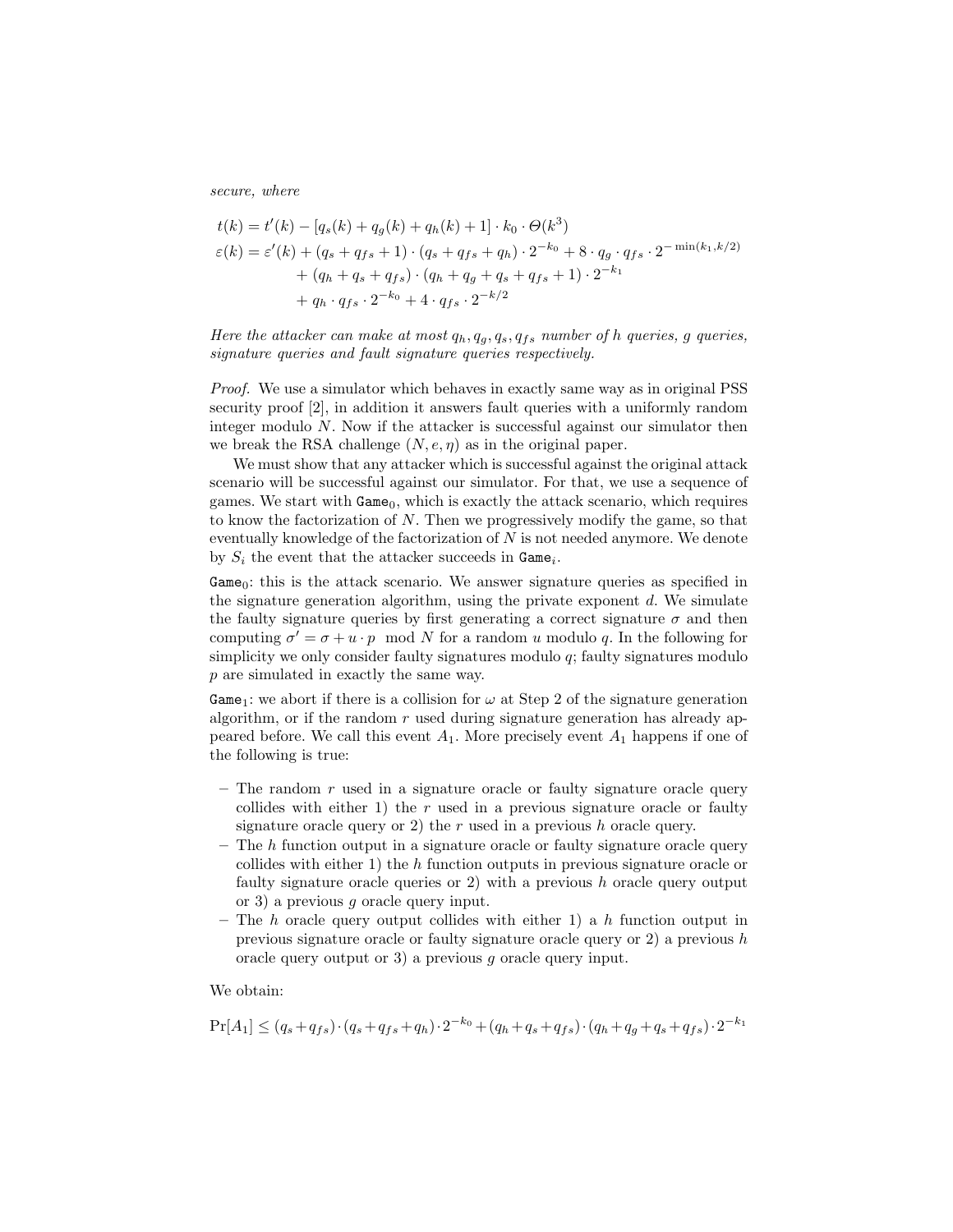$$
|\Pr[S_1] - \Pr[S_0]| \le \Pr[A_1]
$$

Game<sub>2</sub>: we construct a similar simulator as in the original PSS security proof [2]; however to deal with faulty signature queries we continue to use the factorization of  $N$ .

The simulator receives as input a challenge  $\eta$  and must output  $\eta^d$  mod N. When receiving a signature query, the simulator generates a random  $\alpha$  modulo N such that  $\alpha^e$  mod N can be written as  $0||\omega||s||t$ . The simulator generates a random r of  $k_0$  bits. Then it lets  $h(m, r) = \omega$ ,  $q_1(\omega) = s \oplus r$  and  $q_2(\omega) = t$ .

When receiving a hash query for  $h(m, r)$ , the challenger generates a random  $\alpha$  modulo N such that  $\eta \cdot \alpha^e$  mod N can be written as  $0||\omega||s||t$ ; it then defines  $h(m, r) = \omega$ ,  $g_1(\omega) = s \oplus r$  and  $g_2(\omega) = t$  as previously. The queries to  $g_1$  and  $g_2$  are simulated by returning a random value for every new input.

To simulate the faulty signature oracle, one first generates as above a random  $\alpha$  modulo N such that  $\alpha^e$  mod N can be written as  $0||\omega||s||t$ . The simulator generates a random r of  $k_0$  bits. Then it lets  $h(m, r) = \omega$ ,  $g_1(\omega) = s \oplus r$  and  $g_2(\omega) = t$ . Then instead of returning  $\alpha$ , the simulator generates a random u modulo q, and outputs:

$$
\alpha' = \alpha + u \cdot p \mod N \tag{6}
$$

In Game<sub>2</sub> we abort as in  $Game<sub>1</sub>$ , and additionally in the following case: while generating a random  $\alpha$  modulo N such that  $\alpha^e$  mod N can be written as  $\|\omega\|_{\mathcal{S}}\|t$  during signature or faulty signature queries (and similarly for  $h(m, r)$ ) queries), we stop after trying  $k_0 + 1$  times. This adds  $(q_h + q_s + q_{fs}) \cdot 2^{-k_0}$  in the error term:

$$
|\Pr[S_2] - \Pr[S_1]| \le (q_h + q_s + q_{fs}) \cdot 2^{-k_0}
$$

Game<sub>3</sub>: we abort if the attacker makes a query for  $g(\omega)$  where  $\omega$  was used in a faulty signature for message  $m$  and random  $r$ , while the attacker has not made a query to  $h(m, r)$  before. We define this event as  $A_3$ . As all the query answers are simulated independently, from Lemma 2 this gives:

$$
|\Pr[S_3]-\Pr[S_2]|\le \Pr[A_3]\le q_g\cdot q_{fs}\cdot \frac{8}{2^{\min(k_1,k/2)}}
$$

Game<sub>4</sub>: we abort if the attacker makes a query for  $h(m, r)$  where r was used to generate a faulty signature with  $\omega$ , while the attacker has not made a query before to  $g(\omega)$ . In this case the attacker's view is independent from r, which gives:

$$
|\Pr[S_4] - \Pr[S_3]| \le q_h \cdot q_{fs} \cdot 2^{-k_0}
$$

Game<sub>5</sub>: we abort if the attacker makes a query for  $h(m, r)$  where r was used to generate a faulty signature, or if the attacker makes a query for  $q(\omega)$  where  $\omega$  was used in a faulty signature. Game<sub>5</sub> is the same as  $Game_4$  since for a faulty signature m with random r and  $\omega$ , either the attacker starts with a  $h(m, r)$  query or it starts with a  $g(\omega)$  query.

$$
\Pr[S_5] = \Pr[S_4]
$$

and: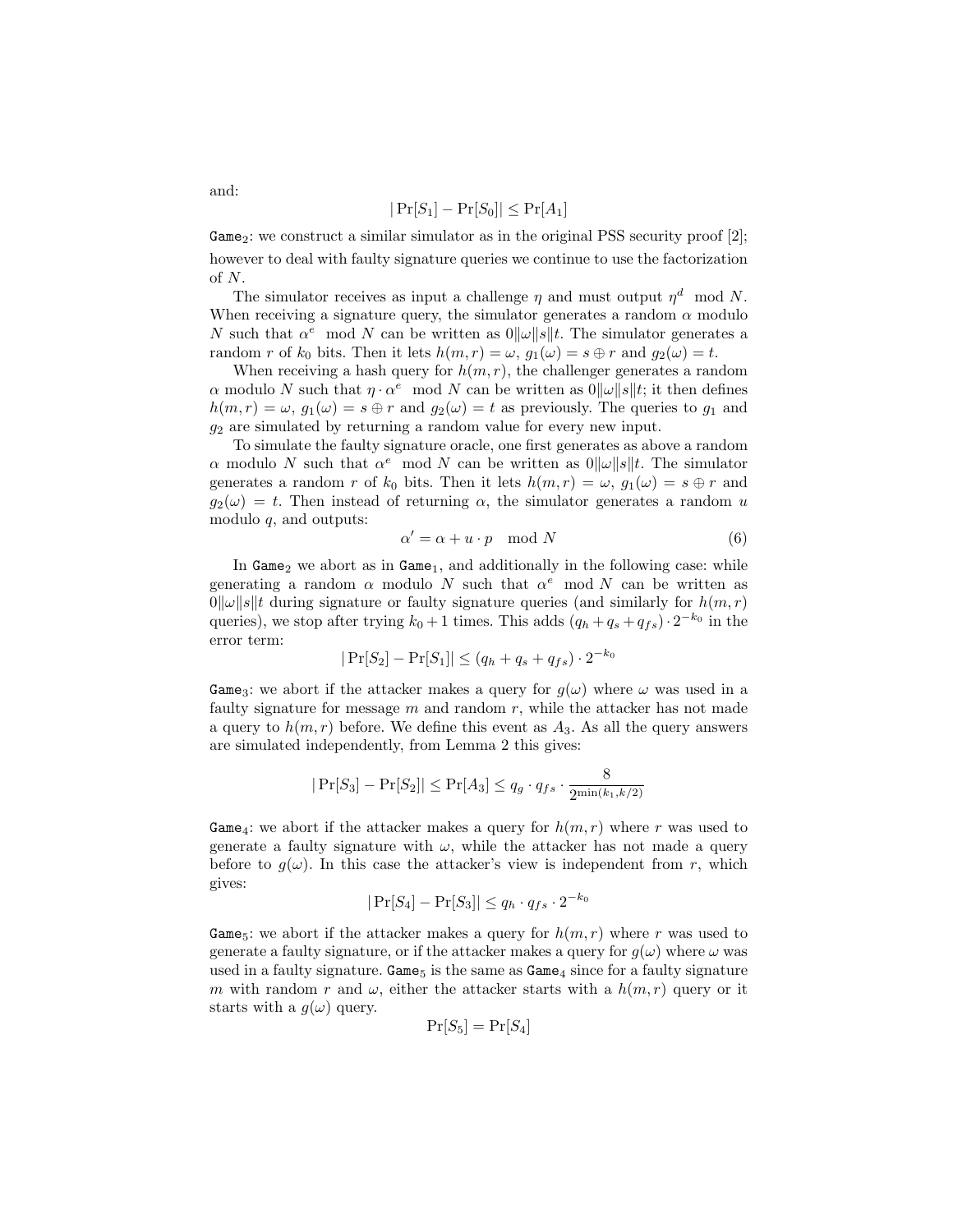Game<sub>6</sub>: we change the way the faulty signature oracle is simulated. Instead of first generating  $\alpha$  and then  $\alpha'$  as in equation (6), we first generate a uniformly random  $\alpha'$  and then a random u modulo q such that  $\alpha^e$  mod N can be written as  $0||\omega||s||t$ . From Lemma 1 we have:

$$
|\Pr[S_6] - \Pr[S_5]| \le q_{fs} \cdot \frac{4}{2^{k/2}}
$$

Game<sub>7</sub>: since we do not answer the queries for  $h(m, r)$  where r was used to generate a faulty signature, and the queries for  $g(\omega)$  where  $\omega$  was used in a faulty signature, we do not need to compute  $\omega$ . Therefore, we do not need to compute a random u modulo q such that  $\alpha^e \mod N$  can be written as  $0||\omega||s||t$ . Therefore we do not need to know the factorization of  $N$  anymore, and we have:

$$
\Pr[S_7] = \Pr[S_6]
$$

Finally, if the adversary outputs a forgery with probability at least  $\varepsilon$  in Game<sub>0</sub>, then the adversary must output a forgery with probability at least  $\varepsilon - |P_F[S_7] Pr[S_0]$  in Game<sub>7</sub>. As in the original PSS security proof, from this forgery we can solve the RSA challenge with probability at least:

$$
\varepsilon' = \varepsilon - |\Pr[S_7] - \Pr[S_0]| - 2^{-k_1}
$$

Combining the previous inequalities, we get  $(6)$ . □

## 4 PSS-R is Secure against Fault Attacks

In PSS-R or PSS with message recovery the goal is to save bandwidth such that the message is recoverable from the signature; hence it is not necessary to send the message separately.

#### 4.1 The PSS-R Scheme

We recall the definition of the PSS-R scheme [2]. The scheme uses three hash functions  $h: \{0,1\}^* \to \{0,1\}^{k_1}, g_1: \{0,1\}^{k_1} \to \{0,1\}^{k_0}$  and  $g_2: \{0,1\}^{k_1} \to$  $\{0,1\}^{k-k_0-k_1-1}$ , where k,  $k_0$  and  $k_1$  are the parameters.

**Key Generation:** generate a k-bit RSA modulus  $N = pq$ , and a random exponent  $e \in \mathbb{Z}_{d}^*$  $^*_{\phi(N)}$ . Generate d such that  $e \cdot d = 1 \mod \phi(N)$ . The public-key is  $(N, e)$ ; the private key is  $(N, d)$ .

**Signature generation:** given a message  $m$ , do the following:

1.  $r \leftarrow \{0, 1\}^{k_0}$ 2.  $\omega \leftarrow h(M||r)$ 3.  $r^* \leftarrow g_1(\omega) \oplus r$ 4.  $m^* \leftarrow g_2(\omega) \oplus m$ 5.  $y \leftarrow 0 \|\omega\| r^*\| m^*$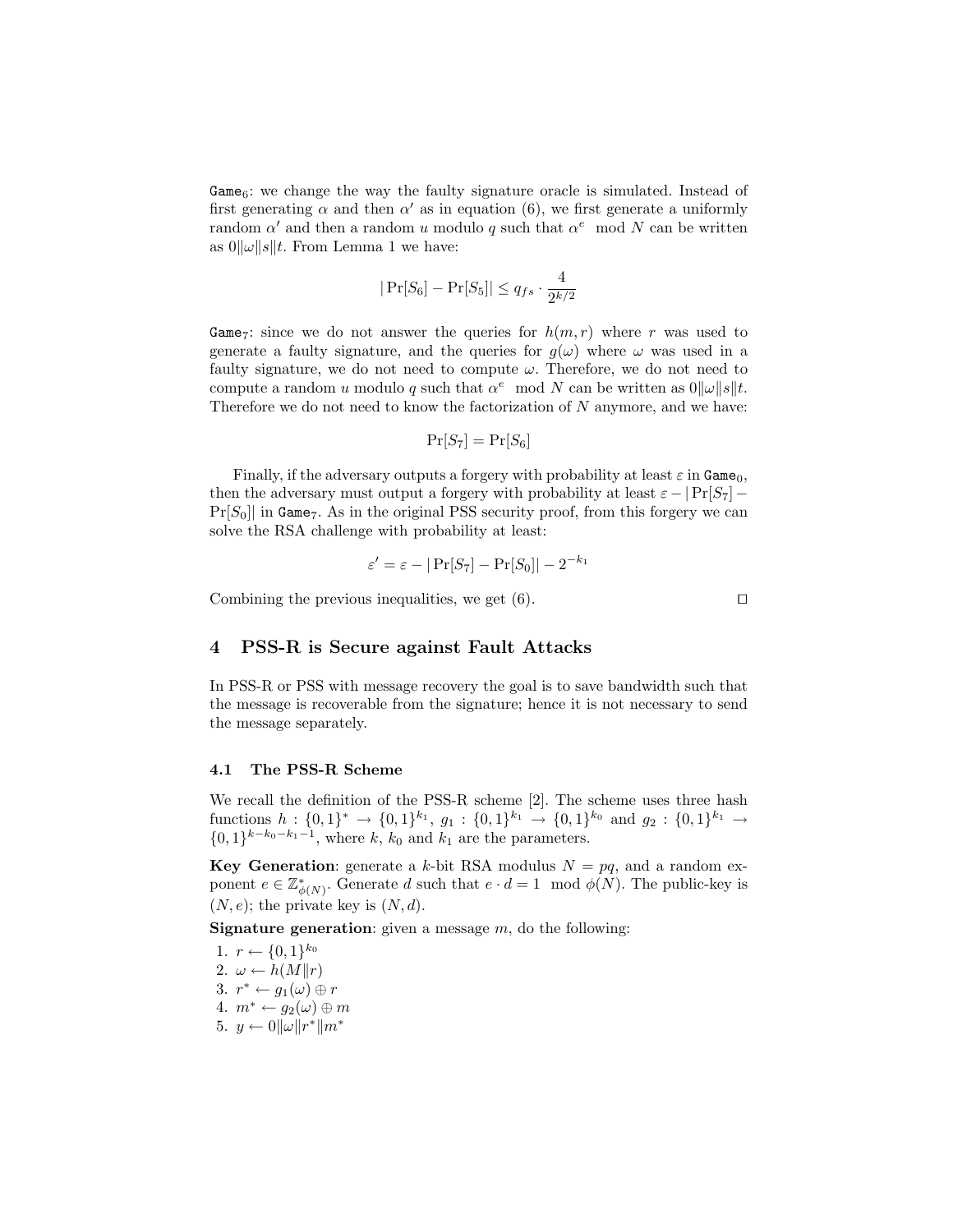

**Fig. 2.** PSS-R: Components of image  $y = 0 \|\omega\| r^* \| M^*$  are darkened. The signature of  $\overline{M}$  is  $y^d \mod N$ 

6. Return  $\sigma = y^d \mod N$ 

**Message Recovery:** given a signature  $\sigma$ , do the following:

- 1. Let  $y = \sigma^e \mod N$
- 2. Parse y as  $0||\omega||r^*||m^*$ . If the parsing fails return REJECT.
- 3.  $r \leftarrow r^* \oplus g_1(\omega)$
- 4.  $m \leftarrow m^* \oplus g_2(\omega)$
- 5. If  $h(m||r) = \omega$  return m.
- 6. else return REJECT.

## 4.2 Security Proof

Theorem 2. Assume that no algorithm can invert RSA in time t' with probabil*ity better than*  $\varepsilon'$ . Then the signature scheme PSS-R[ $k_0, k_1$ ] *is*  $(t, q_h, q_g, q_s, q_{fs}, \varepsilon)$ *secure, where:*

$$
t(k) = t'(k) - [q_s(k) + q_g(k) + q_h(k) + 1] \cdot k_0 \cdot \Theta(k^3)
$$
  
\n
$$
\varepsilon(k) = \varepsilon'(k) + (q_s + q_{fs} + 1) \cdot (q_s + q_{fs} + q_h) \cdot 2^{-k_0} + 8 \cdot q_g \cdot q_{fs} \cdot 2^{-\min(k_1, k/2)}
$$
  
\n
$$
+ (q_h + q_s + q_{fs}) \cdot (q_h + q_g + q_s + q_{fs} + 1) \cdot 2^{-k_1}
$$
  
\n
$$
+ q_h \cdot q_{fs} \cdot 2^{-k_0} + 4 \cdot q_{fs} \cdot 2^{-k/2}
$$

*Here the attacker can make at most*  $q_h, q_g, q_s, q_{fs}$  *number of*  $h$  *queries, g queries, signature queries and fault signature queries respectively.*

*Proof.* The proof of this theorem is very similar to that of Theorem 1 and hence is omitted.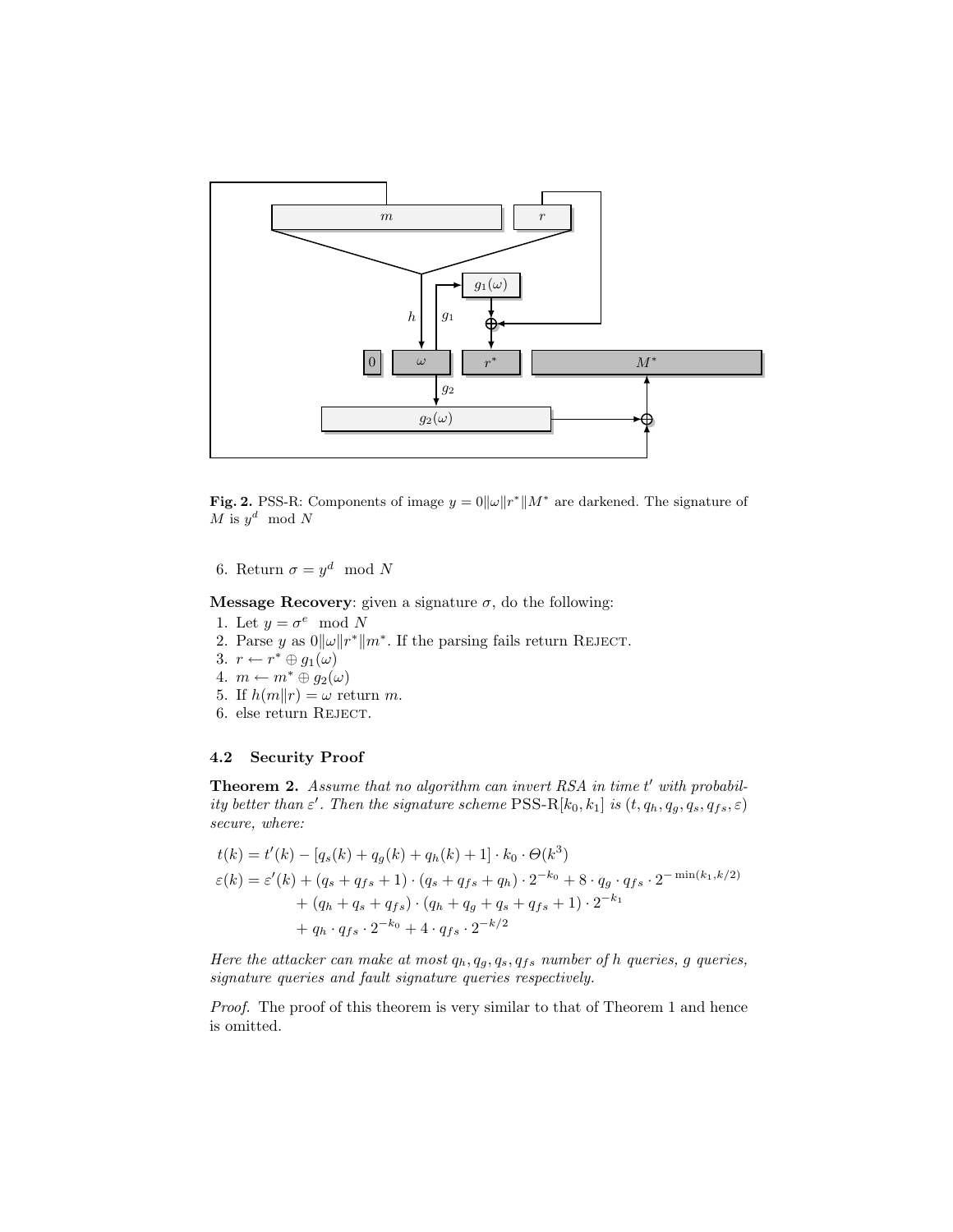## 5 Conclusion

We obtain from the previous theorems that unless the attacker is making more fault oracle queries than hash oracle queries, one gets the same security bound as in the original PSS proof without fault oracle. We note that in practice fault queries are usually more expensive than hash queries, since those hash queries can be made offline when a concrete hash function is used.

In [6] a better security bound was given for PSS (without fault oracle). It was shown that the random size  $k_0$  could be taken as small as  $\log_2 q_s$ , where  $q_s$  is the maximum number of signature queries; with  $q_s = 2^{30}$  this gives  $k_0 = 30$  bits. However with a fault oracle one cannot take such a small  $k_0$ , since in this case the random r could be recovered by exhaustive search and the Bellcore attack would still apply.

In summary. any parameters chosen according to the bounds in the original PSS paper [2] give the same level of security against fault attacks. One can take  $k = 1024, k_0 = k_1 = 128$  as in [2].

## References

- 1. M. Bellare and P. Rogaway, Random oracles are practical: a paradigm for designing efficient protocols. Proceedings of the First Annual Conference on Computer and Communications Security, ACM, 1993.
- 2. M. Bellare and P. Rogaway, The Exact security of digital signatures: How to sign with RSA and Rabin, Proceedings of Eurocrypt 1996, LNCS, vol. 1070, Springer-Verlag, 1996, pp. 399–416.
- 3. D. Boneh, R.A. DeMillo and R.J. Lipton. On the importance of checking cryptographic protocols for faults, Journal of Cryptology, Springer-Verlag, 14(2), pp. 101–119, 2001.
- 4. R. Canetti, O. Goldreich and S. Halevi, The random oracle methodology, revisited, STOC' 98, ACM, 1998.
- 5. D. Coppersmith, Small solutions to polynomial equations, and low exponent vulnerabilities. Journal of Cryptology, 10(4), 1997, pp. 233–260.
- 6. J.S. Coron, Optimal security proofs for pss and other signature schemes, Proceedings of Eurocrypt'02, lncs, vol. 2332, Springer-Verlag, 2002, pp. 272–287.
- 7. J.S. Coron, A. Joux, D. Naccache and P. Paillier, Fault Attacks on Randomized RSA Signatures. To appear at CHES 2009. Available at http://www.jscoron.fr/publications.html.
- 8. emv Integrated circuit card specifications for payment systems, Book 2. Security and Key Management. Version 4.2. June 2008. www.emvco.com.
- 9. S. Goldwasser, S. Micali and R. Rivest, A digital signature scheme secure against adaptive chosen-message attacks, SIAM Journal of computing, 17(2), pp. 281-308, April 1988.
- 10. IEEE P1363a, Standard Specifications For Public Key Cryptography: Additional Techniques, available at http://www.manta.ieee.org/groups/1363
- 11. iso/iec 9796-2:2002 Information technology Security techniques Digital signature schemes giving message recovery – Part 2: Integer factorization based mechanisms, 2002.